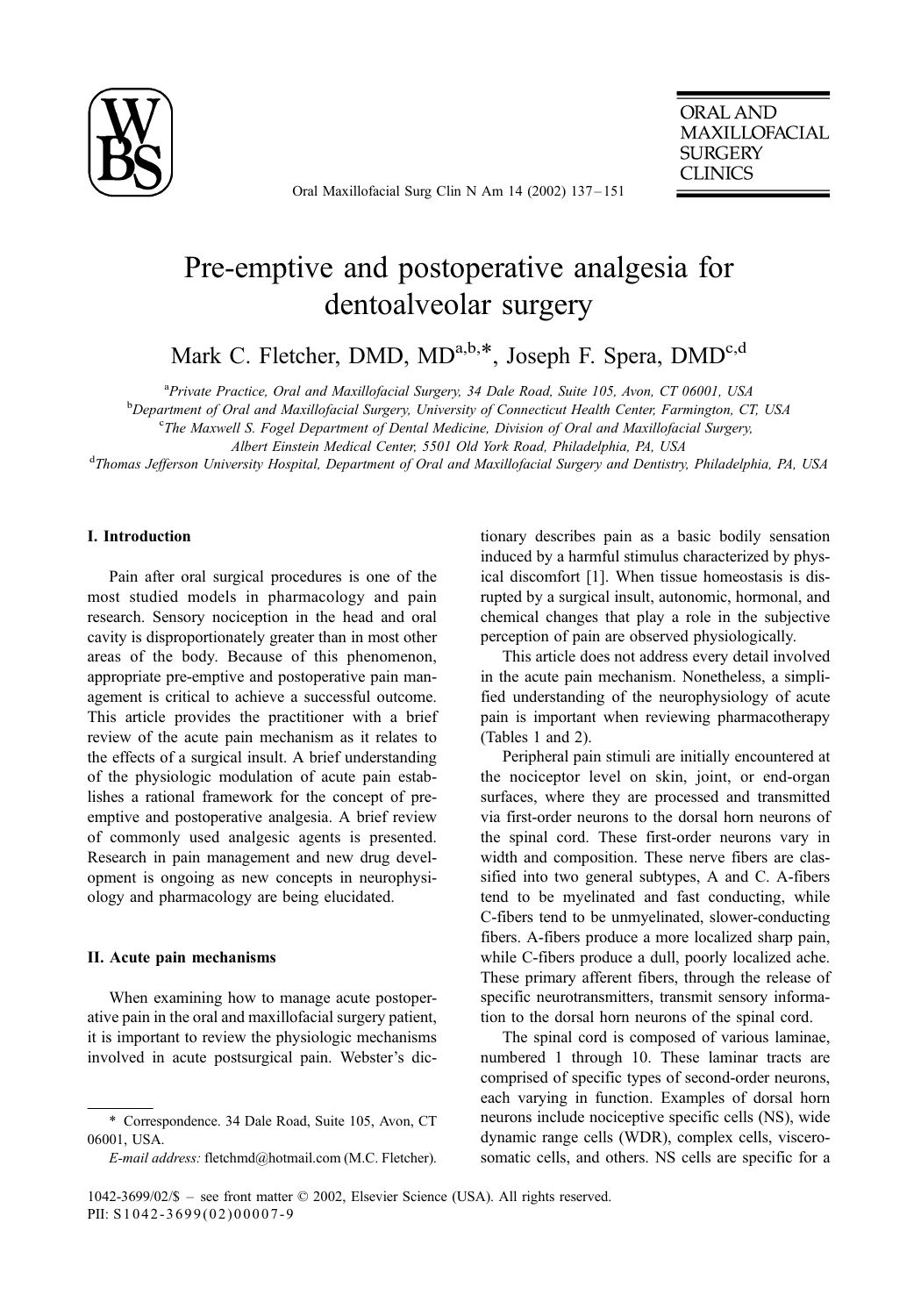| Drug          | Trade name $(s)$                 | Usual dose            | Combination drug                     |  |
|---------------|----------------------------------|-----------------------|--------------------------------------|--|
| Codeine       | Empirin with codeine             | $30 - 60$ mg          | Aspirin $(325 \text{ mg})$           |  |
|               | Tylenol with codeine             |                       | Acetaminophen $(300-650 \text{ mg})$ |  |
| Hydrocodone   | Lortab, Norco, Vicodin, Maxidone | 5, 7.5, 10 mg         | Acetaminophen $(500-750 \text{ mg})$ |  |
| Propoxyphene  | Darvocet, Darvon                 | $50 - 100$ mg         | Acetaminophen $(300-650$ mg)         |  |
|               |                                  |                       | Aspirin $(325 \text{ mg})$           |  |
| Hydromorphone | Dilaudid                         | $1-4$ mg              |                                      |  |
| Oxycodone     | Percocet, Percodan, Roxicet,     | $2.25 - 5$ mg, 7.5 mg | Acetaminophen $(300-500$ mg)         |  |
|               | Roxipirin, Tylox                 |                       | Aspirin $(325 \text{ mg})$           |  |
| Pentazocine   | Talacen, Talwin                  | $12.5 - 25$ mg        | Acetaminophen (650 mg)               |  |
|               |                                  |                       | Aspirin $(325 \text{ mg})$           |  |
| Meperidine    | Demerol                          | $50 - 150$ mg         | None                                 |  |

Table 1 Commonly used oral narcotic analgesics

small receptive field and respond to high-threshold noxious stimuli. Conversely, WDR cells respond to a wide spectrum of stimuli, receiving mainly multisynaptic input from both A- and C-fibers. WDR cells have a wider receptive field than NS cells. Complex, viscero-somatic, and other types of dorsal horn neurons may play excitatory and inhibitory roles on pain stimulus transmission while having various receptive field sizes and pain characteristics [2].

Depending on the afferent fiber type and the neurotransmitters involved, primary afferent stimuli are directed to specific laminae within the spinal cord, where they are processed and transmitted, via the spino-thalamic tract, to the brain. Information is transmitted to third-order neurons in the thalamus for further processing. Afferent information is then relayed to the somatotopic areas of the cerebral cortex, where conscious pain perception arises. It is at this sophisticated supraspinal level that such factors as anxiety, depression, fear, and learned behavior exert their influences on the phenomenon of perceived pain (Figs. 1 and 2).

Although pain transmission in the head is quite similar to transmission in the spinal system, some distinct differences exist. Sensory nociception is dis-

Table 2 Properties of oral narcotic analgesics

proportionately greater in the head and oral cavity when compared to other parts of the body. This amplification probably results from speech, taste, and masticatory functions. Cranial nerves V, VII, IX, and X relay sensory information to the trigeminal ganglion. The spinal nucleus of the ganglion transmits afferent sensory information through the medullary dorsal horn of the spinal cord to the thalamus [3]. This amplification in sensory distribution is what makes postsurgical dental pain one of the most studied models in pharmacology and pain research.

#### III. Modulation of the acute pain mechanism

## Peripheral sensitization:

With the basic neuroanatomic architecture described above, the modulatory processes involved at the various levels of impulse transmission can be better understood. Free nerve endings, or nociceptors, are peripherally activated in response to tissue damage. Afferent conduction of information is transmitted through myelinated A fibers or unmyelinated C fibers to the dorsal horn neurons. At the level of the

| Drug          | Analgesia  | Sedation           | Nausea or vomiting | Constipation | Euphoria | Comment          |  |  |
|---------------|------------|--------------------|--------------------|--------------|----------|------------------|--|--|
| Codeine       |            | $^{+++}$           | $^{++}$            | $^{++}$      | ÷        | Low potency      |  |  |
| Hydrocodone   | $^{++}$    | $\hskip 0.025cm +$ |                    |              | $^{++}$  |                  |  |  |
| Propoxyphene  | $^{+\!/-}$ | $^{+++}$           |                    | $^{++}$      | $^{+}$   | Rarely indicated |  |  |
| Hydromorphone | $^{++}$    | $^{++}$            |                    |              | $^{+++}$ |                  |  |  |
| Oxycodone     | $^{+++}$   | $^{++}$            |                    |              | $^{+++}$ |                  |  |  |
| Pentazocine   | $^{++}$    | +                  |                    |              | $^{+}$   | CNS side effects |  |  |
| Meperidine    | $^{++}$    | $^{\pm\pm}$        | $^{++}$            |              | $^{+++}$ | Rarely indicated |  |  |

CNS = central nervous system.

Plus and minus symbols indicate estimations of degree of negative or positive effect.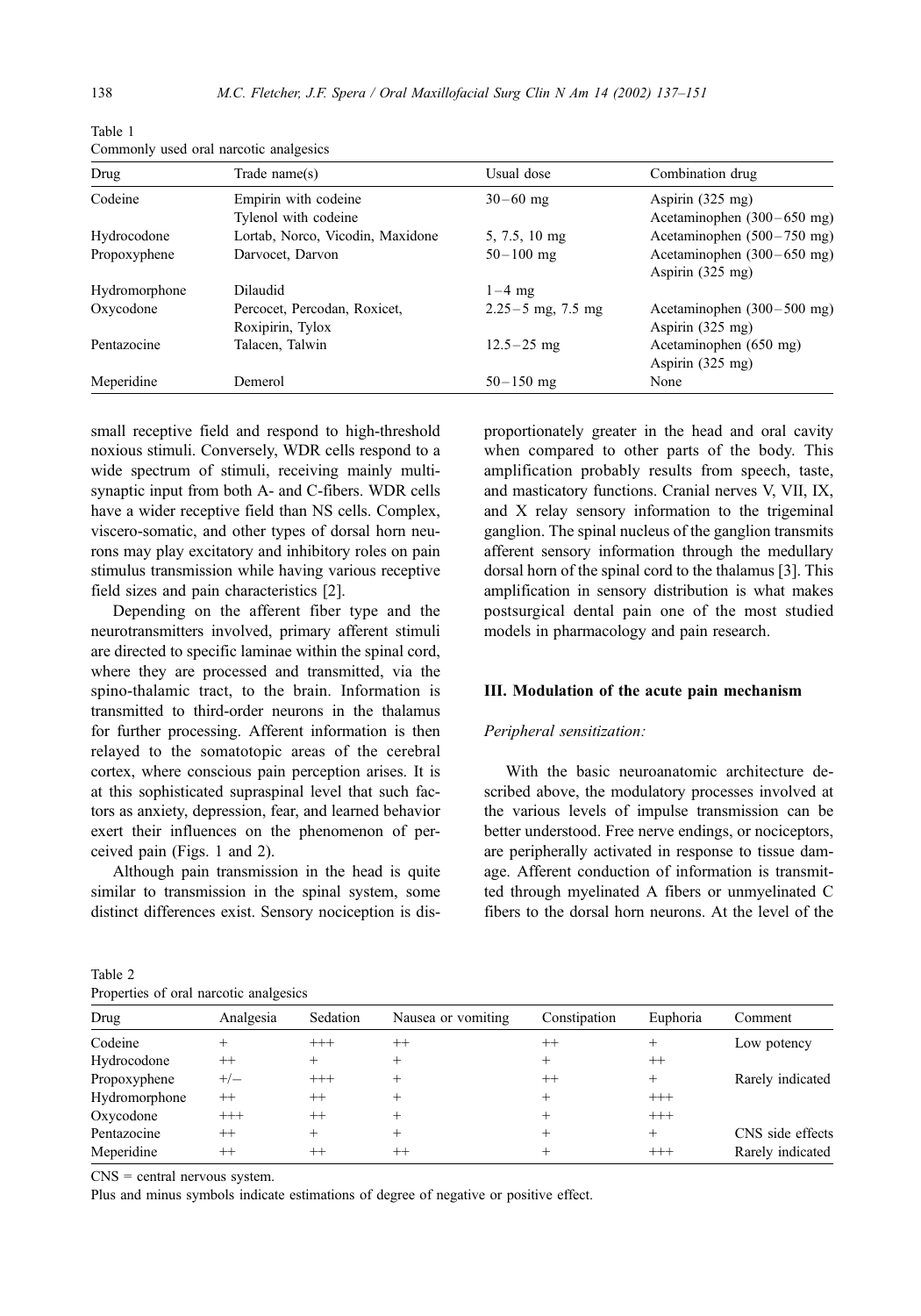

Fig. 1. (A) Primary somatic sensory cortex located in the postcentral gyrus. Note the relatively large proportional area dedicated to the facial region. (B) Schematic of Penfield and Rasmussen's homunculus [36] depicting disproportionately large areas dedicated to the face and jaw regions. (From Martin, JH. Neuroanatomy text and atlas. 2nd edition. Old Tappan, NJ: Appleton and Lange; 1996. p. 379; with permission.) (C) A simplified view of the ascending sensory pathway depicting first-, second-, and third-order neurons leading to the primary somatic sensory cortex. (From Snell, RS. Clinical neuroanatomy for medical students. 5th edition. Copyright 2001 Philadelphia: Lippincott Williams and Wilkins; 2001. p. 146; with permission.)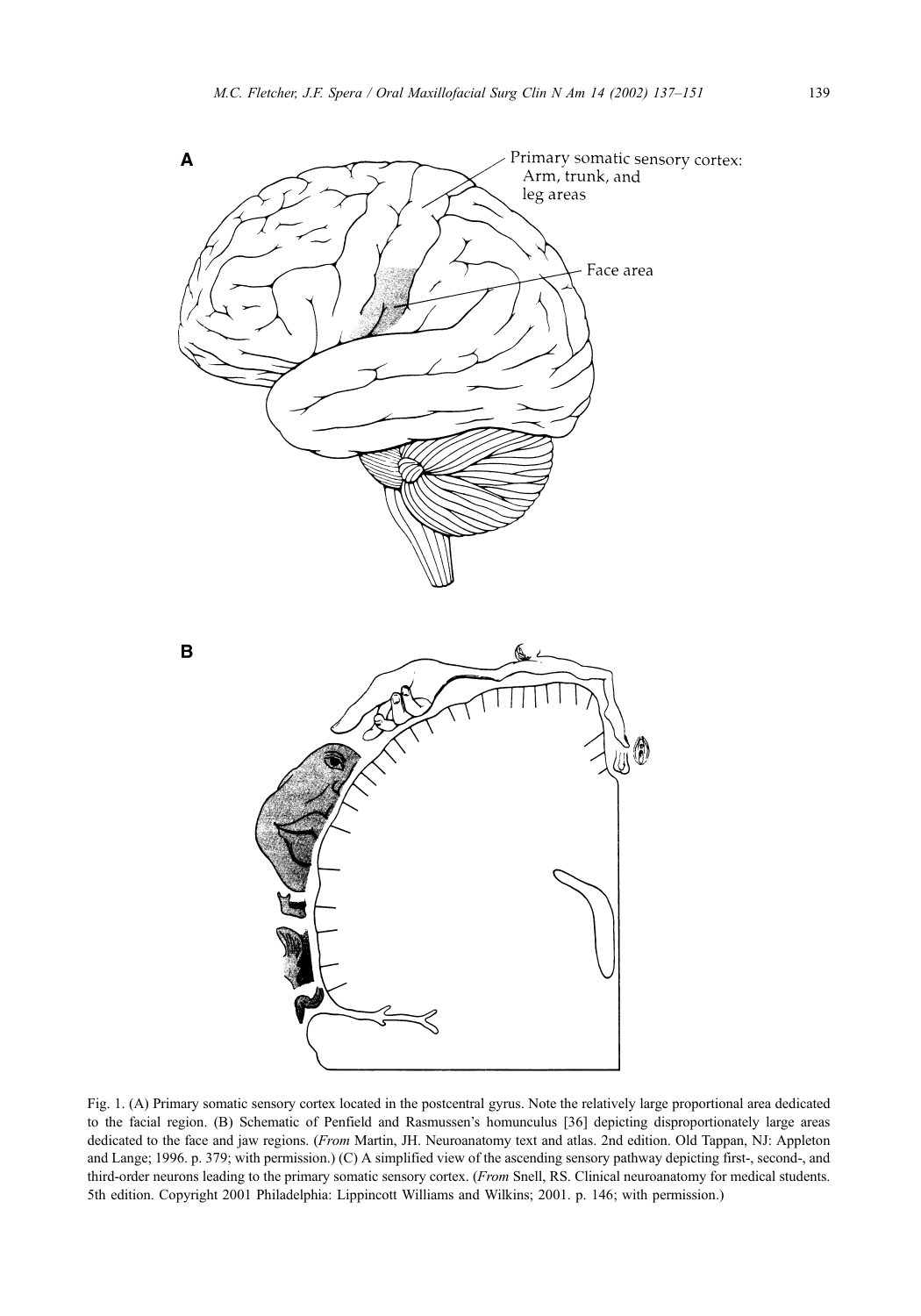

Fig. 1 (continued).

free nerve ending, there is interplay between the various surrounding structures, including blood vessels and mast cells. This contributes to the release of "pain mediators," such as substance P, glutamate, and metabolites of arachadonic acid, among others. The release of histamine and cytokine activity in the face of mast cell degranulation can sensitize other free nerve endings in the area of insult. Plasma components, platelets, and the products of surgically damaged cells themselves all contribute to the release of neuroactive substances involved in peripheral sensitization and hyperalgesia [2,3].

#### Central sensitization:

Recent studies have demonstrated central sensitization of the dorsal horn neurons in the spinal cord. This concept was examined by using a surgical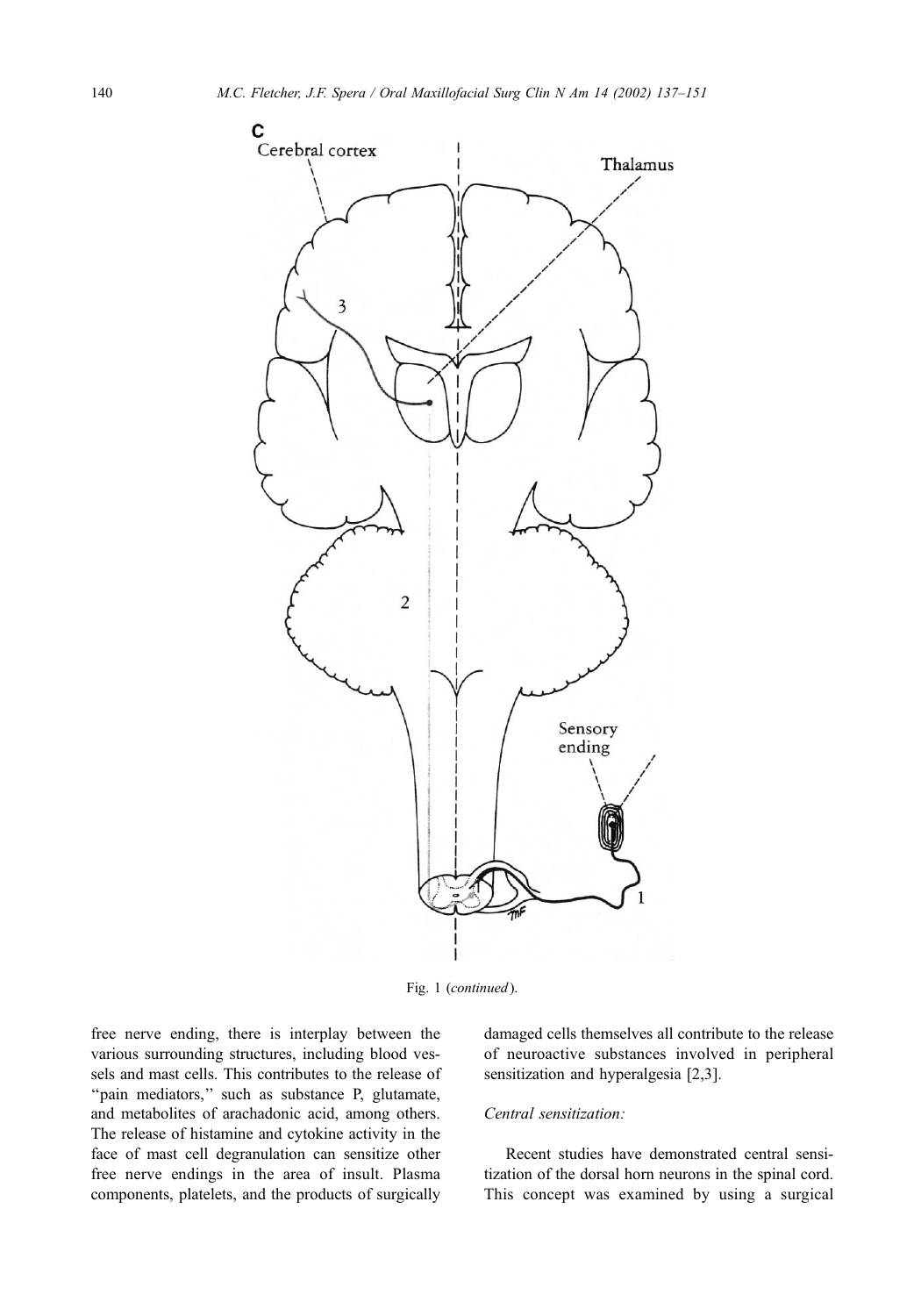

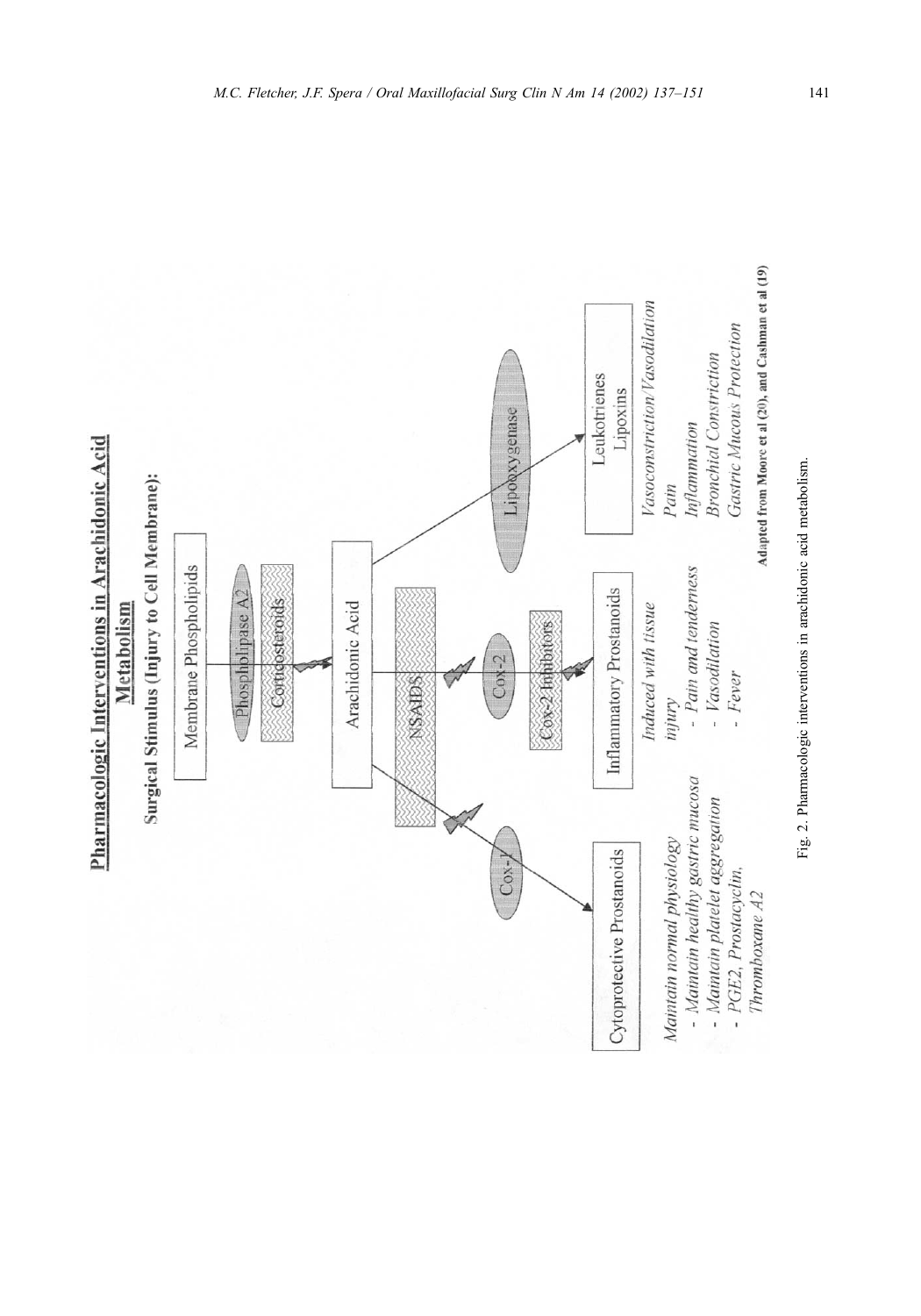incision in the rat model. Three types of dorsal horn neurons, low threshold (LT), wide dynamic range neurons (WDR), and high-threshold (HT) cells were studied after surgical incision in the root foot. Decreased withdrawal thresholds to punctate mechanical stimuli after incision was observed. The activation of various neuropeptides and excitatory amino acids up-regulate centrally mediated impulse transmission. These findings suggest central sensitization and hyperalgesia in the face of surgical insult [4]. Additional studies on the concept of central sensitization are currently underway and may have significant implications in the concept of pre-emptive and preventive analgesia.

#### Neuropeptide and amino acid modulators:

Research in the area of neurophysiology has elucidated the existence of specific neuropeptides and excitatory amino acids released at central and peripheral nerve terminals [2,5 – 7]. Examples of such neuropeptides are substance P, calcitonin, generelated peptide, cholecystokinin (CCK), and somatostatin. These neuropeptides play a role in the modulation of transmitted afferent pain stimuli. The principle excitatory amino acid is N-methyl-D-aspartate (NMDA). Specific excitatory amino acid receptors also exist on postsynaptic dorsal horn neurons in the spinal cord. NMDA receptors are specific to Aand C-fiber stimulation [8]. These receptors, among others, have been the target of various experimental analgesic drugs.

Excitatory and inhibitory modulation was further studied at the spinal level. ''Wind-up pain hyperalgesia,'' where repeated stimulus frequency beyond a critical threshold leads to enhancement of cellular responses, both in magnitude and duration, is thought to be a result of neurokinin excitatory modulation. Repeated stimulation of C-fibers converging on WDR cells in dorsal horn neurons is thought to elicit the release of substance P and the excitatory amino acid NMDA, leading to this clinical phenomenon [9,10]. Pharmacologic agents such as ketamine have been found to antagonize at the NMDA receptor, thus exhibiting some intrinsic analgesic properties [11]. Conversely, the release of inhibitory neuropeptides, such as  $\gamma$ -amino-butyric acid (GABA), from the dorsal horn neurons is associated with the inhibition of primary afferent pathways by primary afferent depolarization. It is this phenomenon that has provided the basis for dorsal spinal cord stimulation in the treatment of chronic pain patients [12]. Enhancing the activity of inhibitory GABA provides another pharmacotherapeutic approach to analgesia. Pharmacologic agents such as barbiturates and benzodiazepines achieve their biologic effect as GABA receptor agonists.

# Supraspinal modulation:

Supraspinal modulation of impulse transmission in the thalamus and cerebral cortex is also observed. Monoamines, such as serotonin (5-HT) and norepinephrine (NE), and the release of endogenous enkephalins have been observed to down-regulate the afferent pain stimulus in the spinal cord directly or through second-messenger activation and provide excellent avenues for pharmacotherapy. Similarly, anxiolysis and patient education can modify cortical processing of pain perception [9,10]. This is extremely relevant in the ambulatory oral and maxillofacial surgery patient. Many new selective serotonin reuptake inhibitors and centrally acting analgesics such as clonidine achieve their biologic effect at this level.

## IV. Pre-emptive analgesia

An understanding of the cascade of neurophysiologic events that stem from a surgical insult provides excellent rationale for attempts at pre-emptive analgesia. The oral and maxillofacial surgery patient undergoing modern ambulatory dentoalveolar surgery requires a rapid return to the activities of daily living. Unlike other surgical disciplines, inpatient hospital stays and prolonged recovery are not a tolerated outcome in most cases. It has been suggested that lessening pain during the surgical procedure itself will reduce overall postoperative analgesia requirements [13]. Pre-emptive analgesic intervention is aimed at attenuating or entirely blocking central pain sensitization, leading to reduced pain in the postoperative period. Pre-emptive goals are to attain reductions in analgesic rescue medication requirements and to hasten overall recovery.

Analgesia for postoperative dentoalveolar surgery has traditionally been approached by prescribing a particular analgesic drug of choice with instructions to ''take as needed for pain.'' Experience with this approach dictates that many patients will wait until the onset of significant pain before starting the medication. Recent studies have demonstrated efficacy in using adjunctive analgesic measures, such as administration of long-acting local anesthesia, corticosteroids, and intraoperative nitrous oxide analgesia, with regard to reducing postoperative pain [3]. Also, the concept of using analgesic pain medication post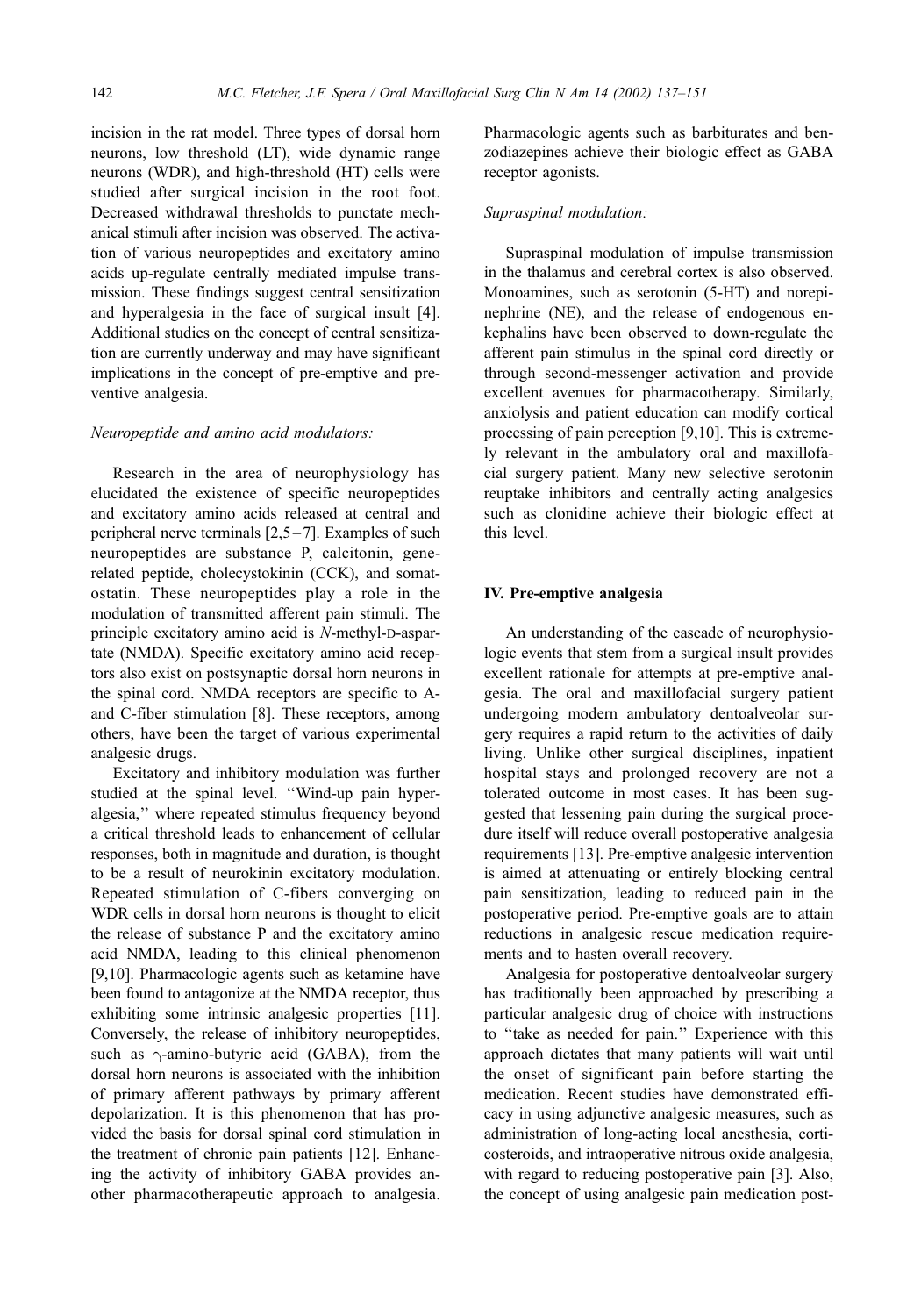operatively, before the onset of significant pain (as "preventive analgesia"), is being used [13]. Each of these modalities have lead to decreased total pain after surgery and decreased pain intensity at fixed postoperative time intervals when measured by visual analog scale [8,13].

Investigators have retrospectively explored the concept of pre-emptive blockade of central sensitization resulting from surgery [16]. In this analysis, the amount of time was measured between surgery and the first request of postoperative analgesia medication in patients who underwent a variety of surgical procedures under general anesthesia. Preoperative administration of local anesthesia delayed the postoperative request for analgesic medication by 6 hours when compared to control subjects. Preoperative opioid administration caused a 3-hour delay, and the contribution of both local anesthesia and an opioid showed additive effects on delaying the request of postoperative analgesic medications. This provided sound rationale for prospective investigational studies on pre-emptive analgesia.

Subsequent prospective studies on pre-emptive analgesia were initiated in the oral and maxillofacial ambulatory surgery model [14,15]. The preoperative use of 0.5% bupivicaine, when compared with lidocaine and saline placebo injections in patients undergoing third molar surgery under general anesthesia, lead to statistically significant decreased pain perception at 4 and 48 hours after surgery. Additional studies have suggested that the use of nonsteroidal anti-inflammatory medications before surgery, with the pre-incisional administration of long-acting local anesthesia, significantly reduced the amount of postoperative pain, as measured by visual analog scale [11]. These results support the theory that blockade of factors leading to central sensitization will have a positive effect by decreasing postoperative pain perception.

It should be pointed out that these studies support the supposition that blocking central sensitization reduces overall pain perception and pain duration. Nevertheless, the question remains: At which point is pre-emptive intervention most important, blocking the nociceptive input at surgery or blocking the postoperative pain resulting from surgery in the immediate postoperative period? A recent study indicates that whether or not the nociceptive input of surgery was blocked through the administration of long-acting local anesthesia, overall postoperative pain perception was the same [15]. This suggests the important contribution of immediate postoperative pain toward initiation of central sensitization in the ambulatory oral and maxillofacial surgical patient. Additional studies are necessary to clarify this distinction.

When looking at the data available, for patients undergoing complex dentoalveolar surgery, it would seem prudent for the practitioner to administer a longacting local anesthetic such as etidocaine or bupivicaine at the time of surgery or, at the latest, in the immediate postoperative period. This would preemptively block the initiation of central sensitization and resulting hyperalgesia. The use of nitrous oxide analgesia during surgery and corticosteroids for reduction of postoperative inflammation and local tissue injury should also lead to diminution of postoperative pain. Most recently, it has been demonstrated that pretreatment with nonsteroidal anti-inflammatory medications also lead to decreased postoperative pain and edema in the oral and maxillofacial surgery patient [11,17]. This may prove to be another effective pre-emptive analgesic approach. Further studies regarding pre-emptive analgesia in the surgical patient will undoubtedly change the standard approach to ambulatory surgical pain management.

#### V. Postoperative analgesic agents

# The opioid drug class:

#### Mechanism of action:

Opioids in oral and maxillofacial surgery have long been the mainstay drug class for the management of moderate to severe postsurgical pain. References to the opium poppy can be found dating back to 300 BC in Sumarian and Egyptian culture. The opium poppy, papaver somniferum gives rise to more than 20 different alkaloids. Morphine was isolated in 1806, followed by codeine in 1832 [18]. Opioid receptors are found throughout the body, providing sites for activation of endogenously released opioid substances. Beta-endorphins, enkephalins, and dynorphin compounds have been identified as agents for endogenous central analgesia [19]. These endogenous opioid receptors provide natural targets for centrally mediated pharmacotherapy.

Opioid receptors are subdivided into delta, kappa, and mu subtypes. They are located centrally in C-fiber terminals within the dorsal horn of the spinal cord. They are also found supraspinally in nociceptive processing areas of the brain. A peripheral component of opioid analgesia has also been described at the afferent C-fiber terminals on skin and joint surfaces [9]. Current terminology has now classified delta, kappa, and mu opioid receptors as OP1, OP2, and OP3, respectively. It is primarily the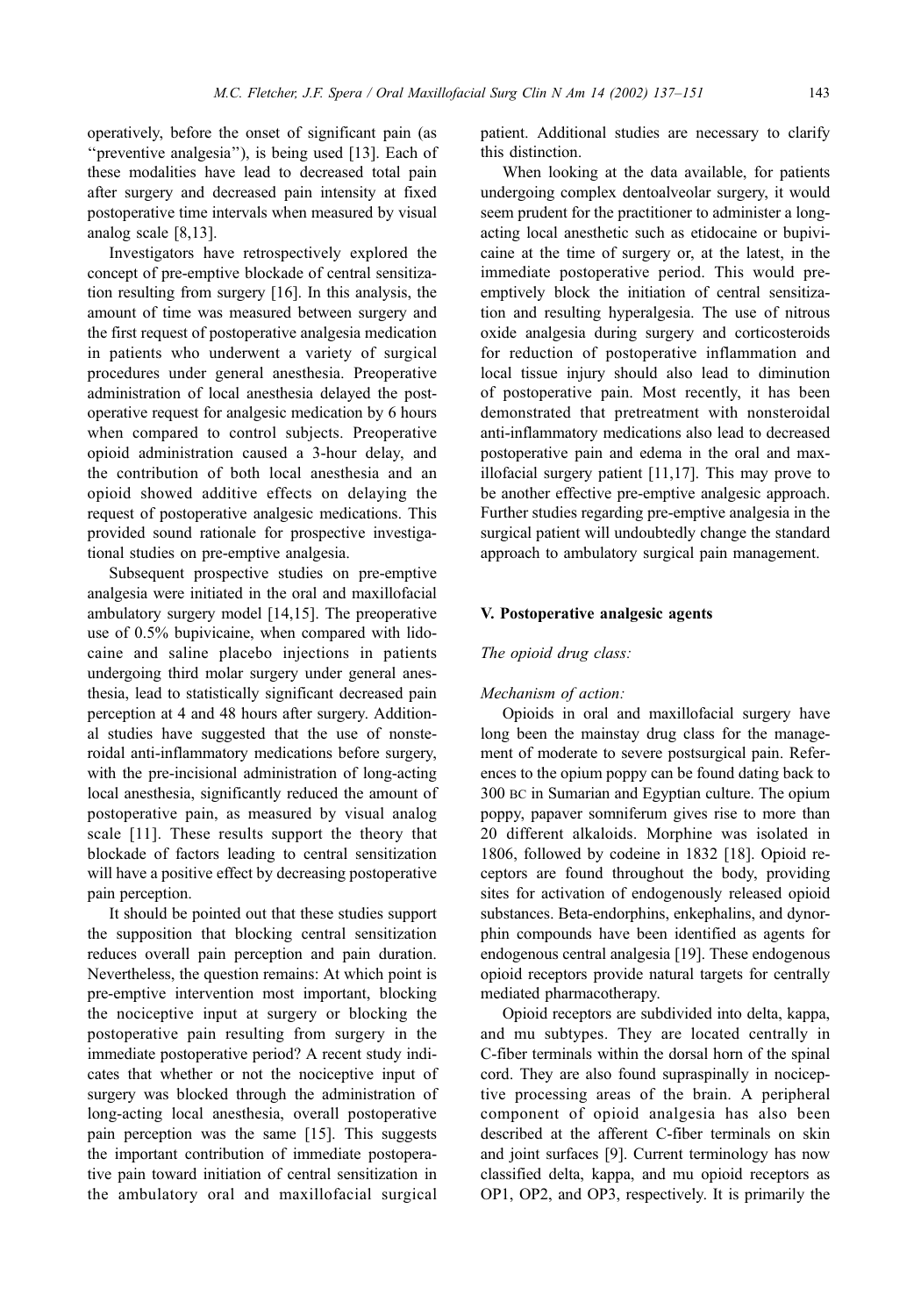central analgesic action of opioids that makes them so effective in managing acute postsurgical pain.

Opioid receptors, neuronal pools, exogenous and endogenous ligands, routes of delivery, and dosage of various compounds have contributed immensely to our ability to effectively manage postoperative pain in the oral and maxillofacial surgery patient [19]. All opioids act on stereo-specific, saturable membrane receptors. As previously mentioned, these receptors are widely but unevenly distributed throughout the central nervous system (CNS). In addition to the three opioid receptors delta, kappa, and mu, two additional receptors, epsilon and sigma, also exist. Studies have indicated that only mu, kappa, and delta receptors (OP3, OP2, and OP1, respectively) have analgesic properties. Mu/OP3 receptors are located widely throughout the CNS and have been identified in the limbic system, thalamus, striatum, hypothalamus, and midbrain [18]. Kappa receptors are located primarily in the spinal cord and cerebral cortex. Opiate receptors are coupled with G-protein receptors, which function as positive and negative modulators of synaptic transmission via second-messenger activation. These G proteins provide amplification of physiologic activity at the receptor level. Opioid receptors differ with respect to distribution, ligand affinity, and proposed behavioral action. Research has confirmed that the mu/OP3 receptor is not only associated with analgesic properties, but is also responsible for respiratory depression. Two mu receptor subtypes have been discovered. Although a certain degree of crossreactivity exists, mu1 is mainly responsible for analgesia and mu2 for respiratory depression. This has opened the door to research aimed at developing mu1-specific analgesic agents [19]. Pure agonists such as morphine sulfate, codeine, oxycodone, and meperidine act on the mu/OP3 receptor.

The nomenclature for opioid classification is based on the type and degree of receptor activation. Drugs or neurotransmitters that act on receptors and cause a biologic effect are known as agonists. Opiate agonists produce analgesia by inhibiting excitatory neurotransmission of substance P, acetylcholine, noradrenaline, and dopamine. Opiate agonists also modulate the endocrine system and immune system. They inhibit the release of vasopressin, somatostatin, insulin, and glucagon [18].

Opiate antagonists will act on receptors to reverse a biologic effect. They will occupy a receptor without eliciting a physiologic response. This has clinical significance with the use of certain narcotic-reversal agents and mixed agonist-antagonist agents. Mixed agonist-antagonist drugs can be considered for use in postoperative analgesia. These drugs have potent analgesic effects without the high potential for tolerance or dependency inherent in pure mu/OP3 agonists. The opioid agonist-antagonists have high affinity and low potency at the mu receptor while activating kappa, delta, and sigma receptors. Drugs in the agonist-antagonist class include such agents as butorphanol, pentazocine, and nalbuphine. The opioid agonist-antagonist agents have been proven effective for use in the control of moderate pain, but have not proven to be potent enough analgesics for severe postoperative pain.

The most significant adverse reaction to the opioid agonists is respiratory depression. For this reason, most opioid agents used in outpatient postsurgical pain management are formulated in combination with non-narcotic analgesics. This potentiates the analgesic effects of the individual agents within the formulation while minimizing the potentially lifethreatening side effects of pure opioid administration. When these drugs are properly titrated and the recommended doses are not exceeded, the risk of respiratory depression is small because tolerance to this effect develops rapidly. Allergic reactions to opiate agonists are uncommon. Opiates can cause histamine release, resulting in pruritis. The most common gastrointestinal (GI) effects include nausea, vomiting, and constipation.

#### Codeine:

Codeine remains one of the most frequently prescribed narcotics to treat postoperative pain in the ambulatory surgical setting. It is also widely used for its antitussive properties. It is most commonly used in combination with acetaminophen. Codeine is closely related in structure to morphine, possessing a methyl group that protects it from rapid degradation in the liver. It is one third as potent as morphine [20]. Doses of 120 mg will produce respiratory depression similar to that resulting from 10 mg of morphine sulfate. Because of its low degradation on first pass, codeine's oral efficacy is two thirds that of its parenteral activity. Studies assessing codeine's ability to relieve postoperative oral surgical pain have been equivocal and have indicated that 60 mg of codeine is required to achieve therapeutic benefit in dental pain. The usual adult dosage is 30 to 60 mg orally every 4 to 6 hours as needed, with a maximum dose of 360 mg in 24 hours. This has led to formulations that combine codeine with other analgesics such as acetaminophen. In doing so, analgesic synergism will reduce the total dose requirements for codeine. The maximum dosage of acetaminophen should not exceed 4 g in a 24-hour period. The most common side effects are constipation, nausea, vomiting, and sedation.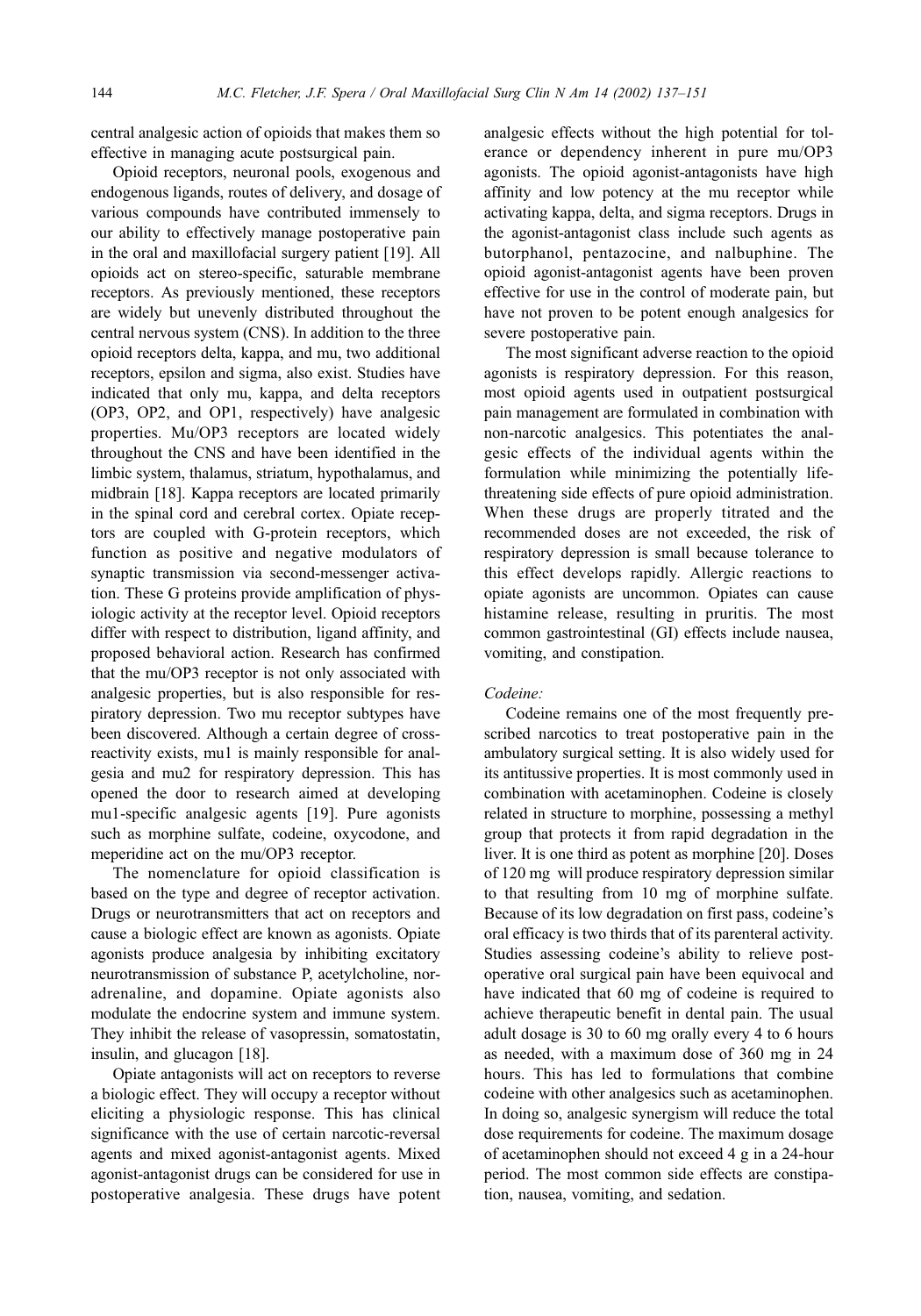A small percentage of patients have been found to be nonresponders to codeine and codeine-based derivative analgesic agents such as hydrocodone and oxycodone. These patients do not derive adequate analgesic efficacy from these types of analgesic agents. Manifestations of this phenomenon may be difficult to differentiate from drug-seeking behavior. It has been discovered that  $\sim$  5% to 10% of Caucasians lack functional cytochrome P450 2D6, a liver enzyme involved in the metabolism of many drugs, including codeine [21]. Assays of codeine and its metabolites have been compared to CYP2D6 phenotypic activity in human subjects, demonstrating a direct correlation between the two [22]. Although this phenomemon is still being investigated, there is a likely genetic contribution to poor codeine metabolization. Oral and maxillofacial surgery patients who do not respond to codeine-based analgesia in the immediate postoperative period may respond to alternative agents such as meperidine or propoxyphene.

## Hydrocodone:

Hydrocodone was first synthesized in 1920. It is derived from the opioid alkaloid thebaine. It has antitussive and analgesic properties [23]. Hydrocodone is approximately six times more potent than codeine on a weight-per-weight basis [24]. Hydrocodone is an oral semisynthetic mu opiate receptor agonist. Structurally, hydrocodone is a ketone derivative of codeine. Equipotent doses of codeine and hydrocodone have similar efficacy and severity of adverse side effects [17]. The combination of acetaminophen and hydrocodone are used together to treat moderate to severe pain. Combination formulations of hydrocodone are available in doses of 5, 7.5, and 10 mg (such formulations include Vicodin, Vicodin E.S., Norco, and Maxidone). Hydrocodone and ibuprofen have also been combined (Vicoprofen) for the treatment of moderate to severe pain. The usual dose of 5 to 10 mg is effective for  $\sim$  3 hours. A 5-mg dose of hydrocodone is equipotent to 30 mg of codeine. Also, a 4-g/d ceiling dose of acetaminophen within the combination agents establishes daily dose limitations. Side effects of hydrocodone include constipation, nausea, vomiting, and sedation.

#### Oxycodone:

Oxycodone is an oral semisynthetic opiate agonist derived from the opioid alkaloid thebaine. It has been in clinical use since the early 1900s. Its pharmocologic action is similar to that of morphine. Oxycodone, similar to hydrocodone, is a cogener to codeine. It is  $\sim$  10 to 12 times more potent than codeine on a weight-perweight basis [24]. Because of resistance to extensive

first-pass metabolism, oxycodone is an excellent orally administered narcotic analgesic agent. Similar to other narcotic combination medications, acetominaphenoxycodone formulations (Percocet, Roxicet, Tylox ) work through a synergistic effect. Combinations produce additive analgesic effects compared to the same doses of either agent alone. Similar to the hydrocodone combination agents, increased dosage of oxycodone combination agents is limited by the maximum dose and ceiling effect of acetaminophen at 4 g/d. The typical dosage of oxycodone is 5 to 10 mg. Oral administration of acetaminophen-oxycodone has an onset of analgesia in 30 minutes and a peak analgesic effect in 90 minutes. The duration of analgesia is 3 to 4 hours. The metabolism of both drugs is mediated through cytochrome P450. Administration of other drugs, which affect these isoenzymes, may affect the efficacy and incidence of adverse reactions from this formulation. As in the case of codeine, a small percentage of nonresponders may be related to decreased CYP2D6 expression. A 5-mg dose of oxycodone is equivalent to 50 to 60 mg of codeine.

Oxycodone is indicated for the treatment of moderate to severe postoperative pain. As a solo agent, 5 to 7.5 mg of oxycodone is administered orally every 6 hours, as needed for pain. Side effects to oxycodone are similar to all centrally acting narcotic agonists and include constipation, nausea, vomiting, and sedation. It is worthy to note that oxycodone can elicit a significant euphoric effect and carries an increased potential for abuse in both solo and combination formulations. Recent reports have shown this problem to be increasing in severity in the United States [25]. Sustained release oxycodone compounds (eg, Oxycontin) are not indicated in the management of acute pain after dentoalveolar surgery.

#### Meperidine (Demerol):

Meperidine hydrochloride is a synthetic opiate agonist belonging to the phenylpeperidine class. Other members of this group include alfentanil, fentanyl, loperamide, and sufentanil. Meperidine is recommended for moderate to severe acute pain and has the unique ability to interrupt postoperative shivers and chills. According to the Agency for Health Care Policy and Research Clinical Practice Guideline, for acute pain management in operative procedures, meperidine is recommended only for use in brief courses. Meperidine should be considered as a second-line agent to treat acute pain. Meperidine is metabolized to normeperidine, a compound capable of inducing seizures at high concentrations. Meperidine is available in oral and parenteral formulations and was approved for use by the FDA in 1942.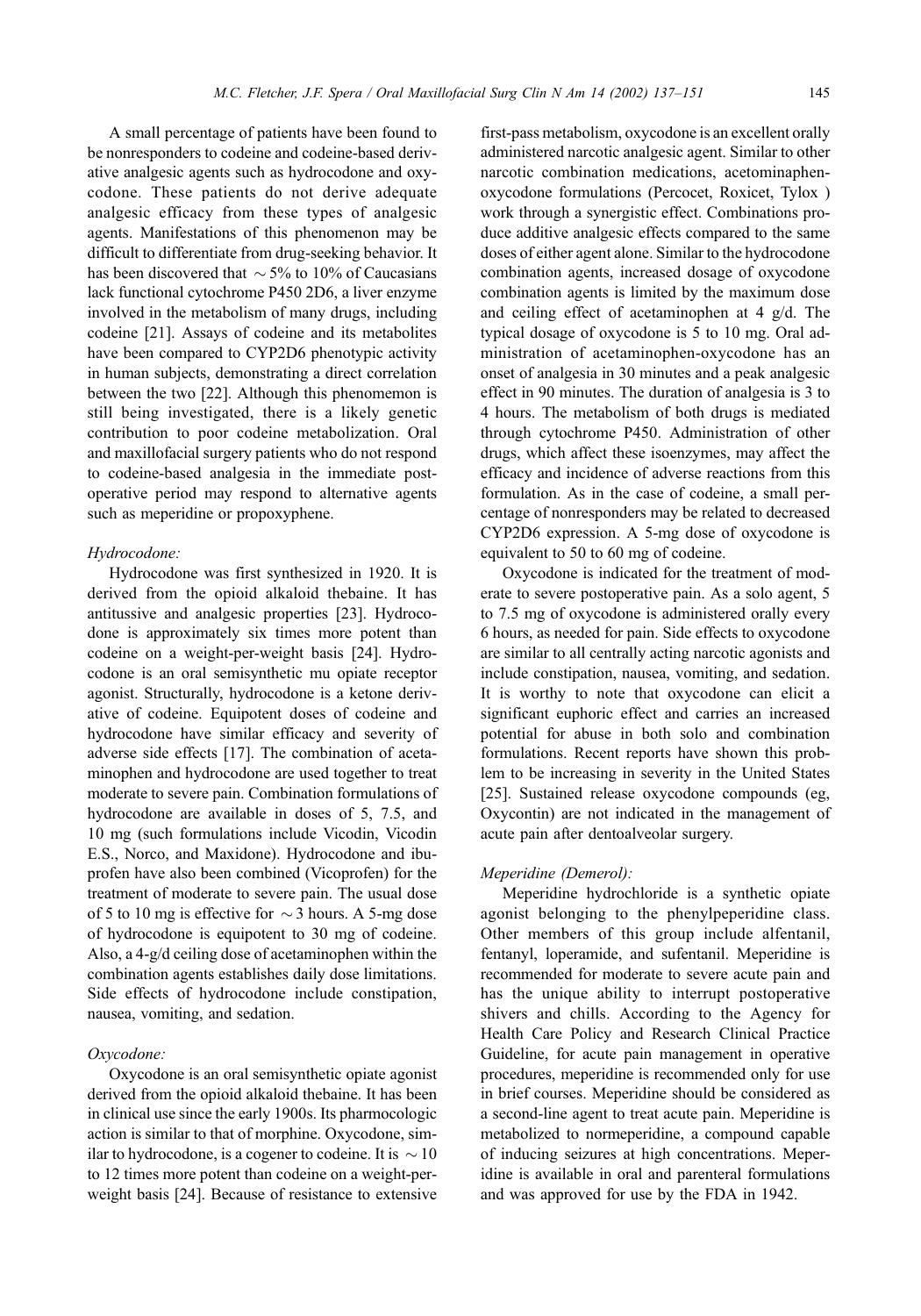Meperidine is primarily a kappa-opiate receptor agonist and has local anesthetic effects. Its affinity for the kappa receptor is greater than that of morphine. The oral form of meperidine undergoes extensive firstpass metabolism. To treat moderate to severe pain in adults, the dose is 50 to 150 mg po or IM every 3 to 4 hours. The drug has a short analgesic effect and a significant euphoric effect [24]. The recommended IV dose is 50 to 100 mg. After oral administration, the onset of analgesia is within 15 minutes and peak effects occur in 60 to 90 minutes. Protein binding is 65%, primarily to albumin and  $\alpha$ -1-acid glycoprotein. In patients with normal hepatic and renal function, the half-life is 3 to 5 hours. As previously mentioned, meperidine is a reasonable alternative for the rare patients who have been determined to be nonresponders to codeine-derived analgesics or those with a true allergy to the codeine class. Its use needs to be limited to 10 to 14 days, however, because of the potential

buildup of toxic normeperidine byproducts. Also, meperidine is strictly contraindicated in patients tak-

ing MAO inhibitor –type antidepressants.

# Pentazocine (Talwin  $N_x$ ):

Pentazocine is a synthetic opiate agonist-antagonist analgesic used to treat moderate to severe pain. This drug is considered the prototype of the agonistantagonist class of analgesics, with a potency of approximately one sixth to one third that of morphine. It was approved for use by the FDA in 1967 and reformulated to include naloxone and approved for use in 1982. At therapeutic doses, pentazocine has less respiratory depression than morphine. It does have a tendency to produce dysphoric reactions. Pentazocine is an agonist at the kappa receptor and weak antagonist at the mu receptor. Its antagonism at the mu receptor is weaker than both butorphanol and nalbuphine. It is given orally, parenterally, or intramuscularly. It is well absorbed in the GI tract, and the onset of action is 15 to 30 minutes after administration. The analgesic effect of 50 mg of pentazocine is equipotent to 60 mg of codeine. The recommended oral dose is 50 mg every 3 to 4 hours.

#### Butorphanol (Stadol):

Butorphanol tartrate is a synthetic parenteral and intranasal opiate agonist-antagonist. There is good GI absorption of oral butorphanol, but it undergoes extensive first-pass metabolism, making its bioavailability low. Trans-nasal administration of butorphanol has an absolute bioavailability of 60% to 70% [26]. Although it is structurally related to morphine, it is more similar in action to nalbuphine. Butorphanol is used to treat moderate to severe acute pain. Butorphanol injection was approved in 1978; the nasal spray was approved in 1991. Although butorphanol was not a controlled substance in the United States when it was introduced, the DEA recommended in June 1997 that both the injection and the nasal spray be classified as a controlled substance.

Butorphanol is an agonist at the kappa receptors, but is a weak antagonist at the mu receptor. A recent study indicates that butorphanol delivered transnasally is an effective analgesic for postoperative pain. Butorphanol is administered trans-nasally by spraying once in one nostril. Each spray is equivalent to 1 mg. In this study, the threshold dose for adequate analgesia was 1 mg . A 2-mg dose produced better analgesia, with an increased incidence in adverse events, namely dizziness and drowsiness. Butorphanol is reportedly being considered as an option for preand intraoperative analgesia. Additional studies will be needed to establish the exact role of butorphanol in perioperative pain management [27].

# The nonsteroidal anti-inflammatory drug class (NSAIDS)

#### Mechanism of action:

Nonsteroidal anti-inflammatory drugs (NSAIDS) have been used since the discovery of sodium salicylate in 1875 and acetylsalicylic acid (aspirin) in 1899 for the treatment of pain, fever, and inflammation. Most recently, these drugs have become quite diverse and more specific in their mechanisms of action. The anti-inflammatory and analgesic properties of these drugs without the narcotic-related side effects of drowsiness, constipation, respiratory depression, and addiction potential make NSAIDs very popular in the ambulatory dentoalveolar surgical patient. With regard to analgesia, NSAIDs primarily act peripherally at the site of tissue injury. As previously discussed in this chapter, a cascade of events occurs at the tissue level immediately after making a surgical incision. Inflammatory mediators such as histamine, serotonin, bradykinin, platelet-activating factor, interleukin-1, and derivatives of arachadonic acid metabolism such as prostaglandins, thromboxanes, and leukotrienes are released. These mediators have been found to sensitize peripheral nociceptors, leading to inflammatory pain and hyperalgesia. NSAIDs block this cascade of events, thus leading to a reduction in inflammation and pain perception.

NSAIDs exert their effect by inhibiting the synthesis of prostaglandins within the endoperoxide pathway. Inflammation will prompt the enzyme phospholipase A2 to break down cell membrane components and yield arachadonic acid. The endoperoxide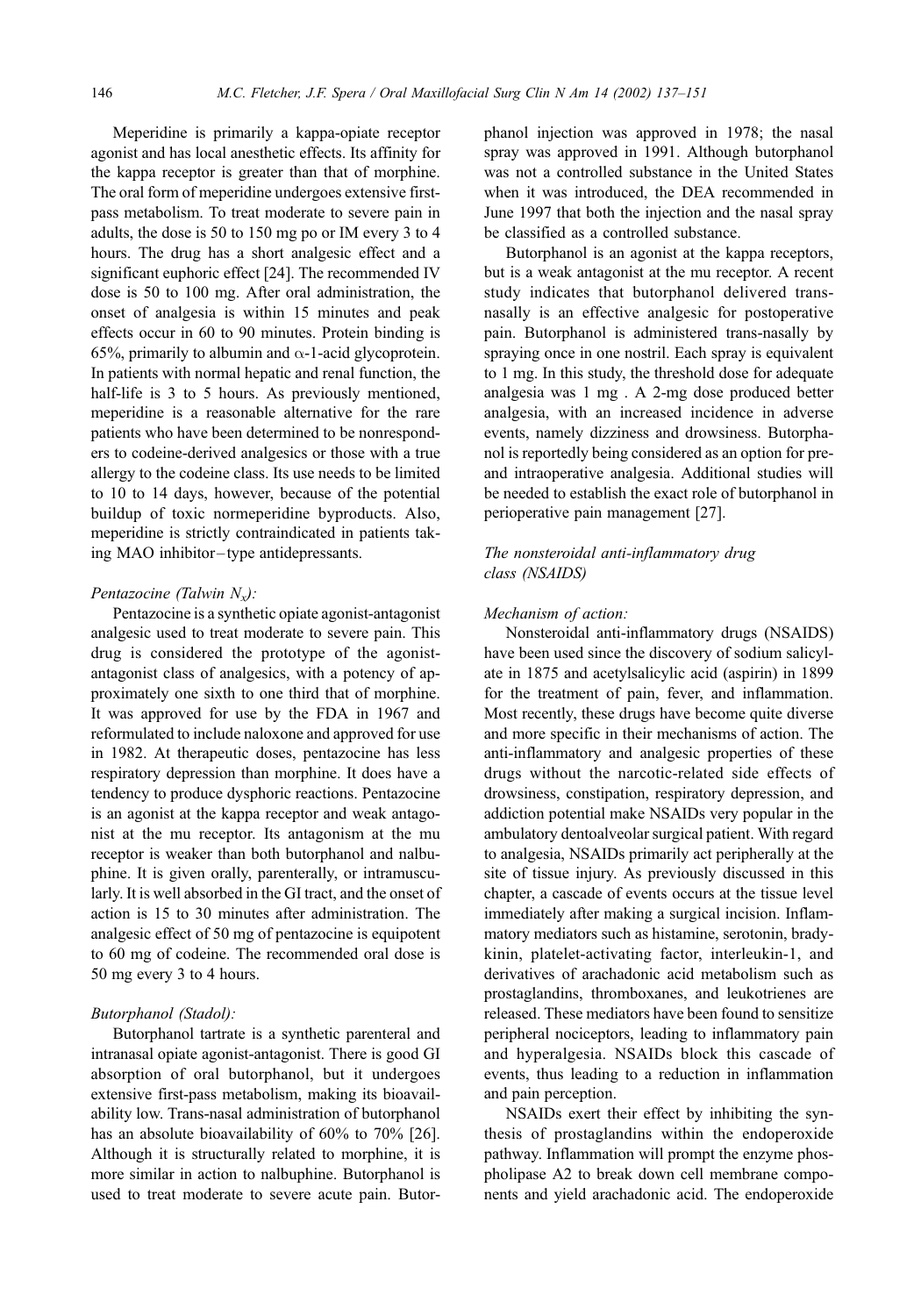biosynthetic pathway leads to the metabolism of arachadonic acid and the synthesis of prostaglandins. The initial step of the endoperoxide pathway is driven by the enzyme cyclooxygenase (COX). Prostaglandins have varied physiologic effects that are both beneficial and detrimental to normal physiologic homeostasis. Beneficial effects of prostaglandins include maintenance of renal blood flow through the activity of prostacyclin, gastric mucin production and mucosal protection, and maintenance of platelet function. Conversely, pain, inflammation, fever, bronchial constriction, and decreased blood flow can also be attributed to the release of prostaglandins.

The enzyme cyclooxygenase (COX) has been identified as a major actor in the endoperoxide pathway. Cyclooxygenase is subdivided into two isoenzymes, COX-1 and COX-2. Physiologically, it has been determined that COX-1 is constitutively released and contributes to normal physiologic homeostasis. It provides the beneficial aspects of prostaglandin function previously mentioned. Alternatively, the isoenzyme COX-2 is released primarily after tissue injury and plays an instrumental role in tissue inflammation and pain mediation. Interleukin-1, tumor necrosis factor, lipopolysacharide, mitogens, and reactive oxygen intermediates are all mediators released after tissue injury which have been found to induce COX-2 enzyme activity [28].

NSAIDS have been designed over the years to inhibit enzymatic reactions in the endoperoxide cascade. Historically, most of the drugs were nonselective cyclooxygenase inhibitors. Sodium salicylate, aspirin, ibuprofen, and others are included in this group. During the past 10 years, COX-2 selective inhibitors have been developed. These drugs are aimed at blocking the inductive, detrimental effects of the COX- 2 –mediated prostaglandins while maintaining the physiologically beneficial effects of the COX-1 isoenzyme. Specific COX-2 –inhibiting medications include rofecoxib (Vioxx) and celecoxib (Celebrex). These medications are slowly finding their place in the management of mild to moderate postoperative pain, with diminished side effect profiles when compared to the nonspecific cyclooxygenase inhibitors [29].

Adverse responses to NSAIDs are directly related to their mechanism of action. The most common are gastrointestinal disturbances, gastric irritation, increased bleeding time, and renal impairment. Less common effects are allergic reactions and asthma. These effects are all related to prostaglandin inhibition. Gastrointestinal adverse effects are the most common adverse reaction to NSAIDs and constitute the greatest risk of death [30]. Patients with peptic ulcer disease and other disturbances in gastrointestinal mucosal integrity should avoid the usage of NSAIDs altogether. Increased risk of postoperative hemorrhage has been reported with the usage of NSAIDs mainly because of the drugs' antiplatelet effects. Spontaneous hemorrhage in the postoperative period is rarely the cause of NSAID use alone, but may be significant in patients with thrombocytopenia, underlying bleeding dyscrasias, or concomitant use of anticoagulant drugs [28]. It is also worthy to note that patients who are taking aspirin daily for its antithrombotic effects should discontinue use of the drug for at least 5 days before the scheduled date of surgery. Also, NSAIDs' effect on renal function is related to inhibition of renal prostacyclin, resulting in decreased renal blood flow and decreased glomerular filtration rate. This is an important issue in patients with underlying renal compromise, and the elderly who may be dependent on the vasodilatory effect of prostaglandins for baseline renal function [30]. Less commonly, aspirin and other NSAIDs can precipitate acute bronchospasm in asthmatic patients. Approximately 5% to 10% of adult asthmatics may be sensitive to NSAID administration [30]. When selecting NSAIDs for postoperative analgesia, the practitioner must evaluate not only which drug is most appropriate for a patient, but also the overall risk profile with regard to the above-mentioned issues.

# Acetylsalicylic acid (aspirin):

Aspirin is the salicylic ester of acetic acid. Its uses are for analgesia, anti-inflammatory action, antipyretic action, and antithrombosis. Aspirin is the classic nonsteroidal anti-inflammatory drug. It was first introduced to medicine in 1899. It nonselectively inhibits cyclooxygenase (COX-1 and COX-2). For a long time, aspirin has been beneficial in oral and maxillofacial surgery for its anti-inflammatory action by inhibiting the formation of prostaglandin E and F subtypes. This results in decreased vasodilation, tissue permeability, edema, and leukocytic infiltration. Its analgesic activity is likely the result of prostaglandin inhibition in the periphery at the site of tissue injury. There may also be a centrally mediated analgesic component to aspirin, although this mechanism has not been clearly elucidated.

Aspirin dosing for postoperative oral surgical pain is 325 to 650 mg po every 4 hours or 1000 mg po every 6 hours, as needed for pain in the adult patient. Aspirin therapy is effective for mild to moderate pain. Aspirin has fallen out of favor as a primary drug of choice in postoperative analgesia, mainly because of its significant and permanent effect of platelet inhibi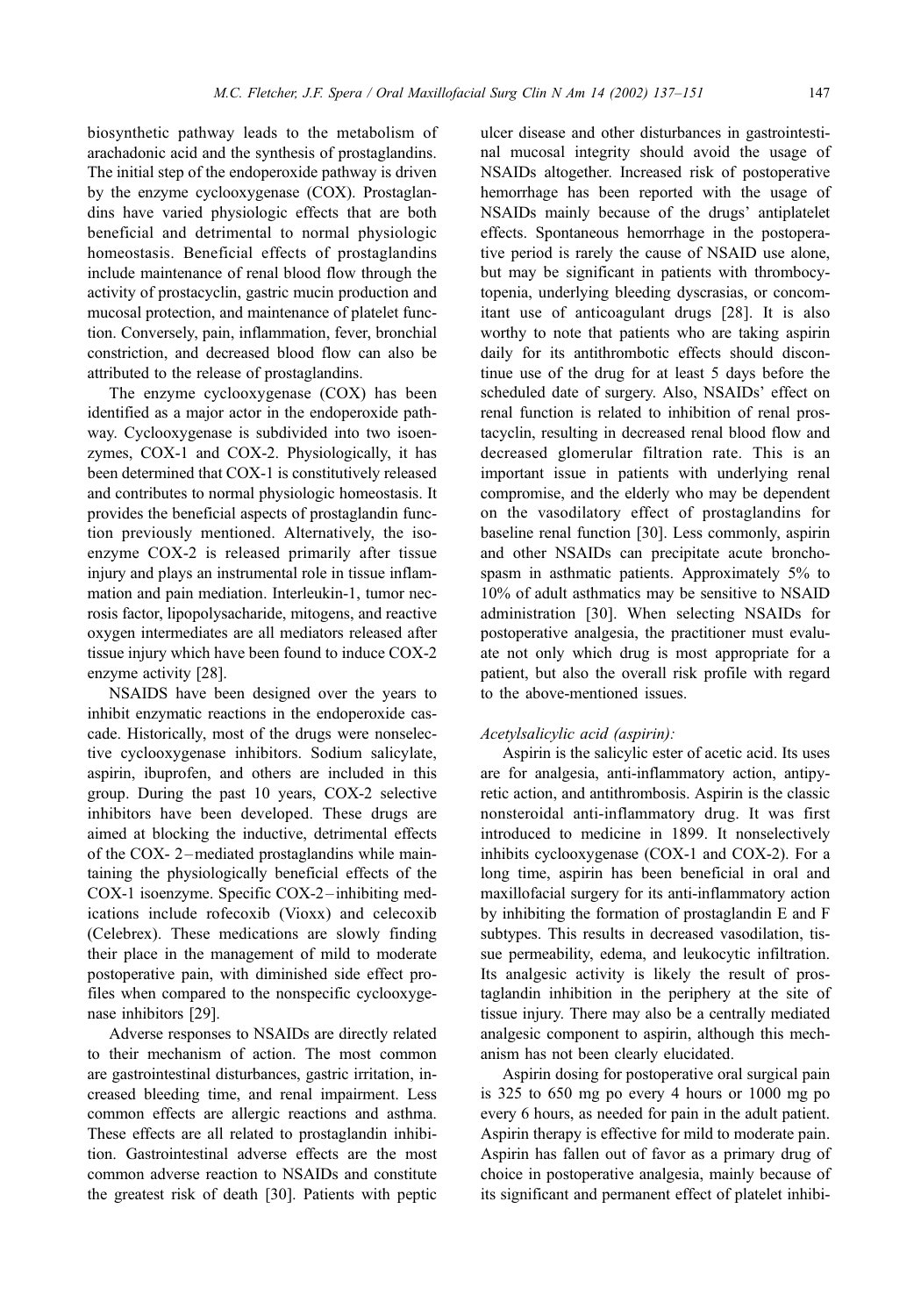tion. The administration of aspirin before third molar surgery has actually been shown to increase postoperative edema. This effect is likely due to decreased platelet aggregation. It is also associated with the classic adverse effects of the NSAID drug class, such as gastroenteric irritation and ulceration, renal impairment, and the potential for hemorrhage occurrence. Besides observing standard precautions with the usage of all NSAID drugs, absolute contraindications for aspirin usage include the incidence of aspirin-induced nasal polyps, salicylate hypersensitivity, and urticaria. It should also be used with extreme caution in asthmatic patients [18].

## Ibuprofen:

Ibuprofen is an oral NSAID with anti-inflammatory and antipyretic actions. It was initially approved for usage in 1974. It is most effective as an analgesic agent for mild to moderate postoperative pain. Similar to the other NSAIDs, its analgesic properties result from the peripheral inhibition of prostaglandins. Ibuprofen is a nonselective cyclooxygenase inhibitor and is associated with the classic adverse effects of the NSAID drug class, including gastroenteric irritation and ulceration, renal impairment, and alterations in platelet function.

Dosing of ibuprofen in adults and adolescents is 400 mg po every 4 to 6 hours, as needed for pain. This can be increased to 600 mg for severe pain. The half-life of ibuprofen is 2 to 5 hours. Absolute contraindications to ibuprofen are similar to other NSAIDs. They are to be avoided in asthmatic patients, aspirin-induced nasal polyps, salicylate hypersensitivity, and urticaria.

Ibuprofen provides excellent pain relief in postsurgical oral and maxillofacial surgery patients. It can be used as a transition drug after the need for pure or combination narcotic based pain control is obviated. Ibuprofen is available in combination form with hydrocodone (Vicoprofen) and provides significant relief of moderate to severe pain after third molar impaction surgery. This is accomplished by combining the centrally mediated analgesia of a narcotic with the peripherally mediated activity of an NSAID. Ibuprofen does not have the permanent effect on platelet activation that aspirin does, but nonetheless is associated with the potential for postoperative hemorrhage. This was demonstrated in a pediatric population after tonsillectomy [31]. This should be a consideration when selecting any NSAID.

#### Naproxen (Naprosyn):

Naproxen is an NSAID with analgesic and antipyretic activity. It is a propionic acid derivative related structurally to ibuprofen. It was approved for use by the FDA in 1976 and became available over the counter in 1994 (Aleve). Like ibuprofen, naproxen is better tolerated than aspirin with regard to NSAIDrealated side effects. Naproxen is a nonselective inhibitor to the enzyme cyclooxygenase, providing peripheral analgesic properties by inhibiting the in vivo synthesis of prostaglandins. Nonspecific inhibition of the COX-1 isoenzyme contributes to this agent's adverse side effects, including decreased gastric mucosal cytoprotection, impaired renal function, and alteration in platelet function.

Naproxen is administered by mouth and has a halflife of 10 to 20 hours. It is an excellent drug of choice for mild to moderate pain, and compared to aspirin and ibuprofen, its extended half-life increases patient compliance through less frequent dosing requirements. The oral dose of naproxen sodium is initially 550 mg po, followed by 275 mg po every 6 to 8 hours, as needed. The maximum initial daily dose of naproxen sodium is 1375 mg and therefore should not exceed 1100 mg. Naproxen is available in enteric-coated and sustained-release tablets.

#### Ketorolac (Toradol):

Ketorolac is a NSAID that provides analgesic and anti-pyretic activity. It is similar in chemical structure to indomethacin. It was approved for parenteral usage in 1989 and oral usage in 1993. Like other NSAIDs, ketorolac is a peripheral analgesic agent. It inhibits prostaglandin synthesis through nonselective inhibition of cyclooxygenase. Ketorolac is an excellent drug for short-term post-operative pain control. Parenteral administration in the immediate postoperative period has been compared to morphine for adequacy of pain relief without the classic narcotic-related side effects [32].

Ketorolac is administered in parenteral and oral forms. Dosages are 30 mg IV or 60 mg IM in healthy adults who are greater than 50 kg in total body weight. It can be given as a single dose in the immediate postoperative period. If multiple parenteral dosing is desired, the drug can be repeated every 6 hours, with the maximum dose not to exceed 120 mg. Oral ketorolac can be administered for a maximum of 5 days postoperatively. In patients who have received IV or IM doses of ketorolac in the immediate postoperative period, 20 mg of ketorolac should be followed by 10 mg of the drug every 4 to 6 hours. The maximum oral daily dose should not exceed 40 mg.

Ketorolac has been found to be an excellent alternative to narcotics in the ambulatory surgical patient. It is best administered after completion of the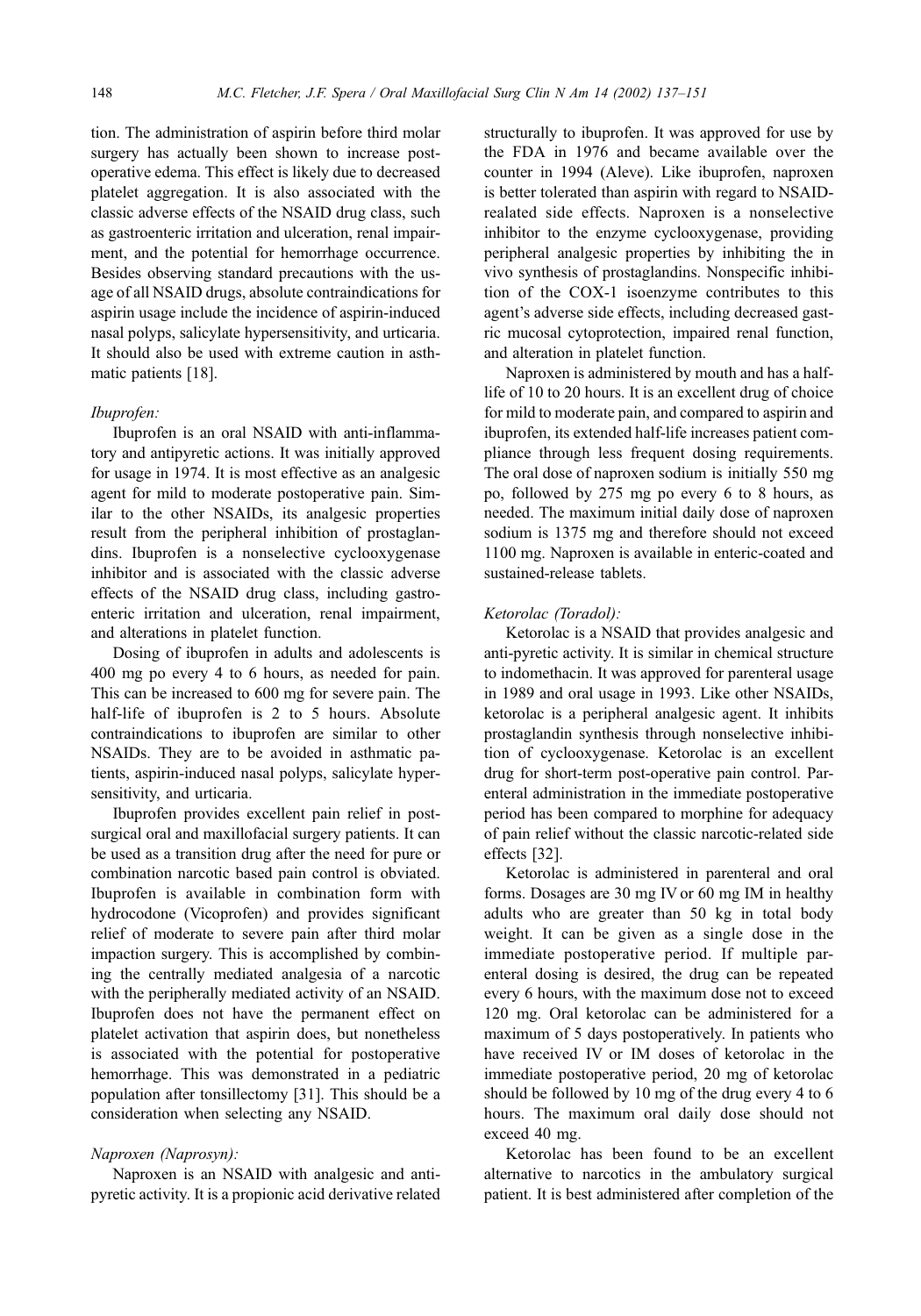surgical procedure. Similar to the other NSAIDs, contraindications and side effects are related to the drug's nonspecific inhibition of the enzyme cyclooxygenase. Ketorolac has been found to elicit more profound adverse side effects than other classic NSAIDs, probably because of its increased potency. Absolute contraindications include asthma, breast feeding, cerebrovascular disease, dehydration and/or renal impairment, GI bleeding or peptic ulcer disease, aspirin-induced nasal polyps, urticaria, or salicylate hypersensitivity.

#### Cyclooxygenase 2 (COX-2) inhibitors:

The Food and Drug Administration in the United States has approved COX-2 inhibitors for the management of osteoarthritis, rheumatoid arthritis, primary dysmenorrhea, and acute pain management in adults. COX-2 inhibitors minimize the inflammatory response by inhibiting the release of the enzyme cyclooxygenase-2. COX-2 is released after tissue injury in macrophages, monocytes, synovial cells, leukocytes, and fibroblasts [29]. These COX-2 selective therapeutic agents alternatively leave the cytoprotective COX-1 enzymes intact. This provides protection against such side effects as GI tract irritation and decreased platelet aggregation, which are commonly observed with the nonselective cyclooxygenase-inhibiting agents.

Advantages of COX-2 –inhibiting agents include extended half-lives, decreased frequency of dosing, and little to no effect on bleeding parameters (because of their minimal effect on platelet aggregation). COX-2 inhibitors are rapidly becoming excellent therapeutic alternatives to standard nonspecific COX inhibitors such as ibuprofen in the postsurgical and acute dental pain model. Disadvantages of the COX-2 inhibitors include the relatively high price of these drugs [29]. Continued research and drug development is being done with COX-2 –inhibiting agents, and they appear to have a very promising role in the future of postoperative and pre-emptive analgesia.

#### Celecoxib (Celebrex):

Celecoxib (Celebrex) is a COX-2 inhibitor and has been found to be most beneficial in the management of chronic pain. It offers the advantage of having an extended half-life, allowing limitation of the dose frequency to once or twice a day. A recent study evaluating the use of celecoxib after orthopedic surgery demonstrated that 400 to 600 mg of celecoxib administered orally for 2 to 5 days after surgery was as effective as 10 mg of hydrocodone and 1 g of acetaminophen given orally 2 to 3 times daily [33]. Alternatively, other studies have shown celecoxib to be limited in efficacy when used for the management of acute pain after third molar extraction. It is evident that additional studies will be needed to clarify this issue.

Celecoxib is administered in 200-mg daily doses or 100 mg twice daily in adults. It is used mainly in the management of chronic joint pain. As described above, higher doses have been described for the management of severe postoperative orthopedic pain; 200 mg of celecoxib has been found to be equivalent to 400 mg of ibuprofen [29]. Absolute contraindications to celecoxib include aspirin-induced nasal polyps, asthma, salicylate and sulfonamide hypersensitivity, and urticaria.

#### Rofecoxib (Vioxx):

Similar to celecoxib, rofecoxib (Vioxx) is a COX-2 –inhibiting agent that has been found to act comparably to 400 mg of ibuprofen, but has a more profound analgesic effect in postoperative third molar patients [34]. This agent encouragingly provides measurable analgesia for up to 24 hours after surgery, whereas nonselective COX inhibitors such as ibuprofen tend to provide a maximum of 4 to 6 hours of postoperative analgesia. Studies comparing rofecoxib, celecoxib, ibuprofen, and placebo confirmed that 50 mg of rofecoxib had prolonged duration, lack of platelet inhibition, and superior analgesic efficacy [35]. For these reasons, rofecoxib has also been suggested as a good agent for pre-emptive and postoperative analgesia in the dentoalveolar surgery patient. Future studies in this area should elucidate this point further.

The recommended initial dose of rofecexib is 50 mg once a day, then 50 mg each day after surgery, as needed for pain. The effects of postoperative rofecoxib therapy beyond 5 days have not been described clearly at this point. Absolute contraindications to this medication include aspirin-induced nasal polyps, asthma, salicylate hypersensitivity, and urticaria.

## VI. Summary

Oral surgical procedures provide a unique model for the study of pharmacology and pain. The role of central and peripheral sensitization and other modulating factors affecting the acute pain mechanism provide various opportunities for pharmacologic intervention in pain management. The concept of preemptive analgesia is rapidly being incorporated into the management of the ambulatory surgical patient and has lead to hastened recovery and less pain medication requirements. The modern practitioner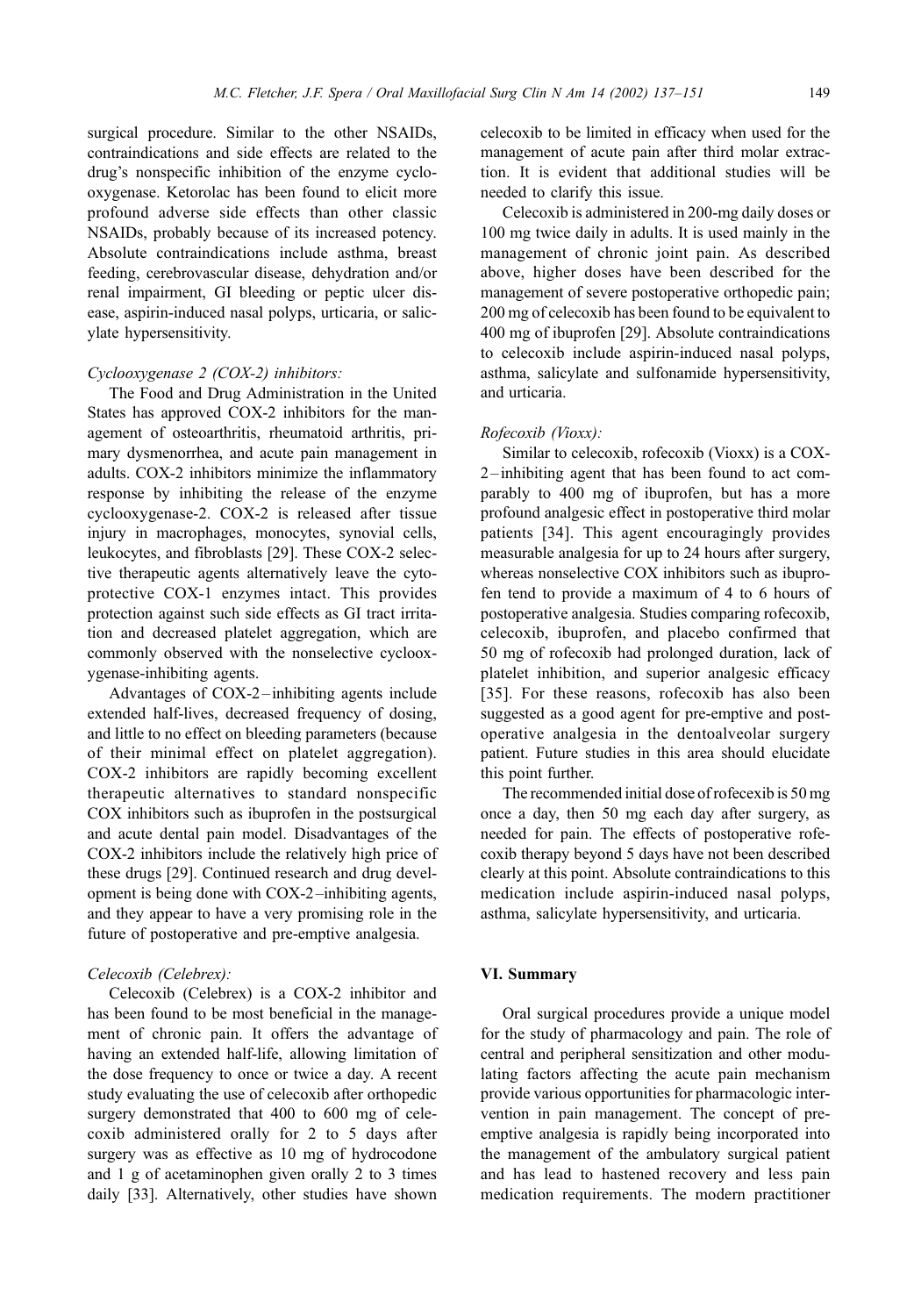has access to a variety of pharmacologic agents for the treatment of acute pain. Opioids, NSAIDs, combination formulations, and new analgesic agents are constantly being put to the test in light of the many new discoveries in neurophysiology and pharmacology research. Basic knowledge of how these agents exert their effects should lead to the most appropriate selection of pharmacotherapy for each patient.

# References

- [1] Webster's New Encyclopedic Dictionary. New York: Black Dog and Leventhal Publishers Inc., 1993.
- [2] Klein CM, Coggeshall RE, Carlton SM, et al. The effects of A- and C-fiber stimulation on patterns of neuropeptide immunostaining in the rat superficial dorsal horn. Brain Res 1992;580:121-8.
- [3] Desjardins P. Patient pain and anxiety: the medical and psychologic challenges facing oral and maxillofacial surgery. J Oral Maxillofacial Surg 2000;58(Suppl 2):  $1 - 3$ .
- [4] Vandermeulen EP, Brennan T. Alterations in ascending dorsal horn neurons by a surgical incision in the rat foot. Anesthesiology 2000;93:1294 – 302.
- [5] Duggan AW, Hendry IA, Morton CR, et al. Cutaneous stimuli releasing immunoreactive substance P in the dorsal horn of the cat. Brain Res 1988;451:261 – 73.
- [6] Duggan AW, Morton ZR, Zhao ZQ, et al. Noxious heating of the skin releases immunoreactive substance P in the substantia gelatinosa of the cat: a study with antibody microprobes. Brain Res 1987;403:345 – 9.
- [7] Yaksh TL. Substance P release from knee joint afferent terminals: modulation by opioids. Brain Res 1988;458:  $319 - 24.$
- [8] Dickenson AH, Sullivan AF. Differential effects of excitatory amino acid antagonists on dorsal horn nociceptive neurons in the rat. Brain Res  $1990;506:31-9$ .
- [9] Crane M, Green P, Gordon N. Pharmacology of opioid and non-opioid analgesics. Oral Maxillofacial Surg Clin N Am  $2001;13:1-13$ .
- [10] Sorkin L, Wallace M. Acute pain mechanisms. Surg Clin N Am 1999;79:213 – 229.
- [11] Dionne RA. Suppression of dental pain by preoperative administration of flurbiprofen. Am J Med 1986;80:  $41 - 9$ .
- [12] Barolat G. Spinal cord stimulation for chronic pain management. Arch Med Res 2000;31:258 – 62.
- [13] Dionne R. Pharmacotherapy update: preemptive versus preventive analgesia: which approach improves clinical outcomes? Compendium 2000;21:48 – 56.
- [14] Gordon SM, Dionne RA, Brahim J, et al. Blockade of peripheral neuronal barrage reduces postoperative pain. Pain 1997;70:209-15.
- [15] Gordon SM, Dionne RA, Brahim JS, et al. Differential effects of local anesthesia on central hyperalgesia [special issue]. J Dent Res 1997;76(153).
- [16] McQuay H. Do preemptive treatments provide better

pain control? In: Gebhardt GF, Hammond DL, Jensen TS, editors. Proceedings of the Seventh World Pain Congress. Seattle: IASP Press; 1994. p. 709-23.

- [17] Troullos ES, Freeman RD, Dionne RA. The scientific basis for analgesic use in dentistry. Anesth Prog 1986; 33(3):123 – 38.
- [18] Reents S, Vieson K. Opiate agonist overview. Clinical Pharmacology 2000, Copyright 2001, Gold Standard Multimedia, http://cponline.hitchcock.org.
- [19] Zuniga J. Current advances in anesthesia and pain control research, clinical relevance of neurotransmitterreceptor interactions. Oral Maxillofacial Surg Clin N Am 1992;4:875-85.
- [20] Houde RW, Wallensteine SL, Beaver WT. Clinical management of pain. In: deStevens G, editor. Analgesic. New York: Academic Press; 1965. p. 75 – 122.
- [21] Roberts R, Joyce P, Kennedy MA. Rapid and comprehensive determination of cytochrome P450 CYP2D6 poor metabolizer genotypes by multiplex polymerase chain reaction. Hum Mutat 2000;16:77 – 85.
- [22] Haffen E, Berard M, et al. On the assessment of drug metabolism by assays of codeine and its main metabolites. Ther Drug Monit 2000;22:258 – 65.
- [23] Eddy NB, Halbeck H, Braenden OJ. Synthetic substances with morphine-like effect. Bull WHO. 1957;17: 595 – 600,705 – 709.
- [24] Turturro M, Paris P. Oral narcotic analgesics: choosing the most appropriate agent for acute pain. Postgrad Med 1991;90:89-90, 93-95.
- [25] Kalb C. Playing with pain killers. Newsweek. April 9, 2001;137(15).
- [26] Bristol Myers Squibb Co. Stadol (butorphanol tartarate) injectable and Stadol NS nasal spray [package insert]. New York: Bristol Myers Squibb Co.; 2001.
- [27] Desjardins PJ, Norris LA, Cooper SA, et al. Analgesic efficacy of intranasal Butorphanol (Stadol NS) in the treatment of pain after dental impaction surgery. J Oral and Maxillofacial Surg N Am 2000;58(Suppl 2):  $19 - 26.$
- [28] Power I, Barratt S. Analgesic agents for the postoperative period: nonopioids. Surg ClinN Am 1999;79:  $275 - 95.$
- [29] Moore P, Hersh E. Celecoxib and rofecoxib, The role of COX-2 inhibitors in dental practice. JADA 2001;  $132:451 - 6$ .
- [30] Cashman J, McAnulty G. Nonsteroidal anti-inflammatory drugs in perisurgical pain management. Drugs 1995;49:51 – 70.
- [31] Harley EH, Dattolo RA. Ibuprofen for tonsillectomy pain in children: efficacy and complications. Otolaryngol Head Neck Surg 1998;119:492-6.
- [32] Jelinek GA. Ketorolac versus morhine for severe pain. Ketorolac is more effective, cheaper, and has fewer side effects. BMJ 2000;321:1236-7.
- [33] Brugger AW, Richardson ET, Drupka DT, et al. Comparison of Celecoxib, Hydrocodone/acetaminophen, and placebo for relief of post-surgical pain (Abstract/ Poster 880). Presented at the 1999 Annual Meeting of the American Pain Society. Available at: www.